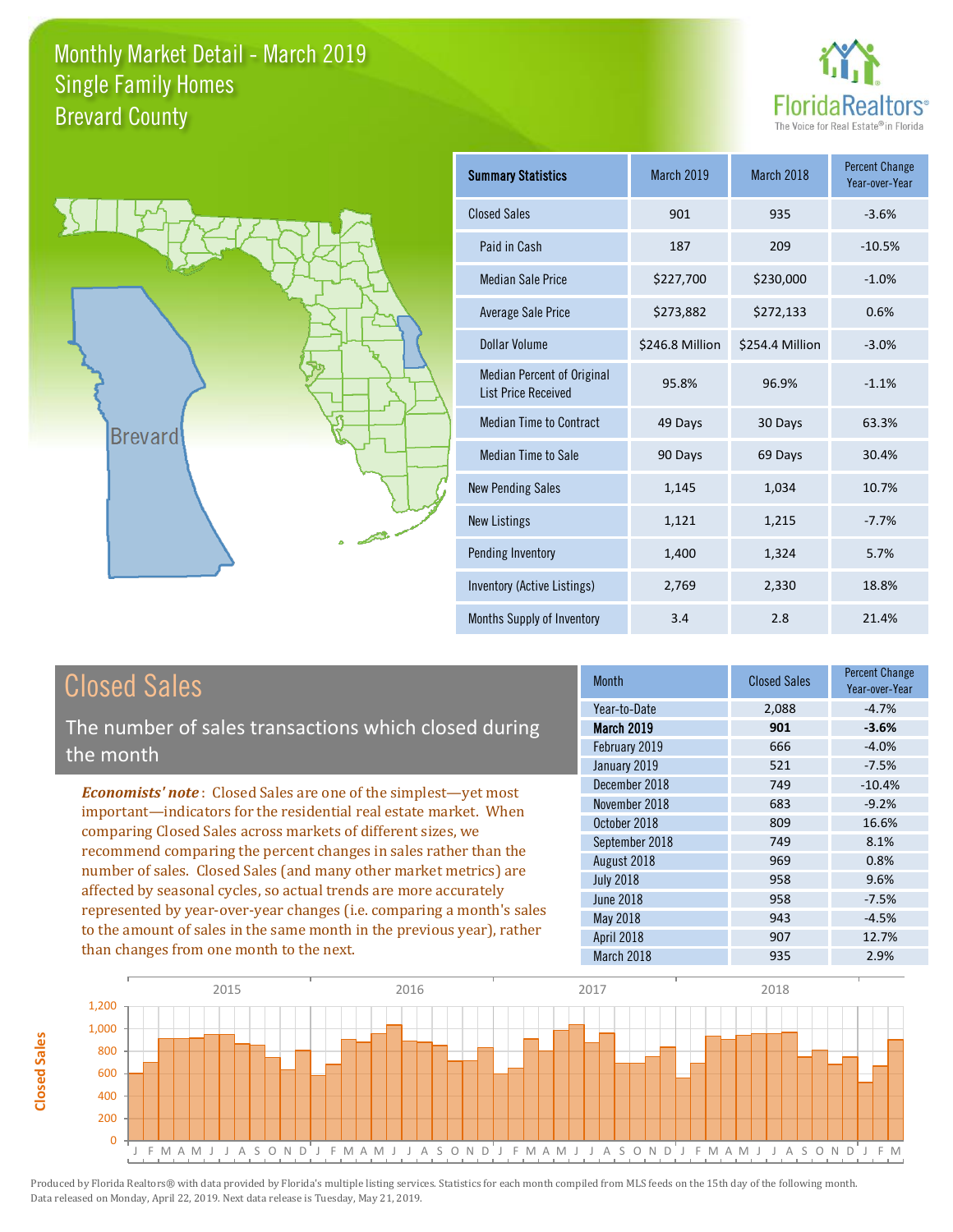this statistic should be interpreted with care.



204 -13.2%

| Cash Sales                                                                     | <b>Month</b>      | Cash Sales | <b>Percent Change</b><br>Year-over-Year |
|--------------------------------------------------------------------------------|-------------------|------------|-----------------------------------------|
|                                                                                | Year-to-Date      | 517        | $-7.2%$                                 |
| The number of Closed Sales during the month in which                           | <b>March 2019</b> | 187        | $-10.5%$                                |
| buyers exclusively paid in cash                                                | February 2019     | 179        | $-7.3%$                                 |
|                                                                                | January 2019      | 151        | $-2.6%$                                 |
|                                                                                | December 2018     | 176        | $-8.8%$                                 |
|                                                                                | November 2018     | 150        | $-17.1%$                                |
| <b>Economists' note:</b> Cash Sales can be a useful indicator of the extent to | October 2018      | 219        | 31.9%                                   |
| which investors are participating in the market. Why? Investors are            | September 2018    | 184        | 15.7%                                   |
| far more likely to have the funds to purchase a home available up front,       | August 2018       | 221        | $-3.9%$                                 |
| whereas the typical homebuyer requires a mortgage or some other                | <b>July 2018</b>  | 202        | 0.5%                                    |
| form of financing. There are, of course, many possible exceptions, so          | June 2018         | 193        | $-13.1%$                                |



# Cash Sales as a Percentage of Closed Sales

The percentage of Closed Sales during the month which were Cash Sales

*Economists' note* : This statistic is simply another way of viewing Cash Sales. The remaining percentages of Closed Sales (i.e. those not

| <b>Month</b>      | Percent of Closed<br>Sales Paid in Cash | <b>Percent Change</b><br>Year-over-Year |
|-------------------|-----------------------------------------|-----------------------------------------|
| Year-to-Date      | 24.8%                                   | $-2.4%$                                 |
| <b>March 2019</b> | 20.8%                                   | $-7.1%$                                 |
| February 2019     | 26.9%                                   | $-3.2%$                                 |
| January 2019      | 29.0%                                   | 5.5%                                    |
| December 2018     | 23.5%                                   | 1.7%                                    |
| November 2018     | 22.0%                                   | $-8.7%$                                 |
| October 2018      | 27.1%                                   | 13.4%                                   |
| September 2018    | 24.6%                                   | 7.4%                                    |
| August 2018       | 22.8%                                   | $-4.6%$                                 |
| <b>July 2018</b>  | 21.1%                                   | $-8.3%$                                 |
| <b>June 2018</b>  | 20.1%                                   | $-6.1%$                                 |
| May 2018          | 21.6%                                   | $-9.2%$                                 |
| April 2018        | 20.1%                                   | $-16.9%$                                |
| March 2018        | 22.4%                                   | $-17.0%$                                |

April 2018 182 -6.7%

May 2018



**Cash Sales**

paid fully in cash) each month involved some sort of financing, such as mortgages, owner/seller financing, assumed loans, etc.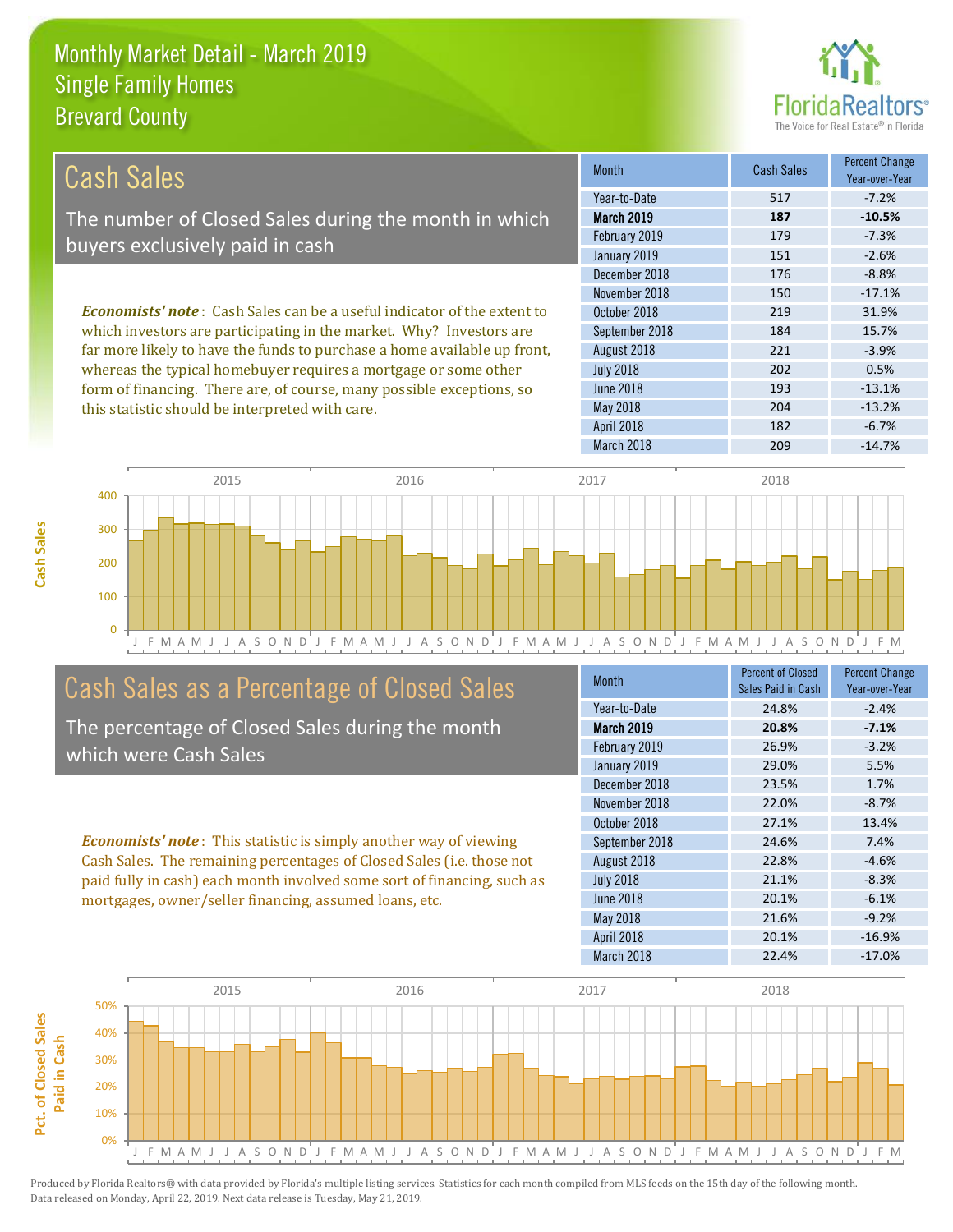

#### *Economists' note* : Median Sale Price is our preferred summary statistic for price activity because, unlike Average Sale Price, Median Sale Price is not sensitive to high sale prices for small numbers of homes that may not be characteristic of the market area. Keep in mind that median price trends over time are not always solely caused by changes in the general value of local real estate. Median sale price only reflects the values of the homes that *sold* each month, and the mix of the types of homes that sell can change over time. March 2018 \$230,000 18.6% May 2018 **6.6%** \$225,000 6.6% April 2018 **\$227,500** 11.2% July 2018 **\$229,000** \$2.29,000 4.1% June 2018 **\$229,950** 4.8% \$229,000 0.5% November 2018 **\$225,295** 3.3% August 2018 **\$235,000** 5.6% February 2019 \$230,000 0.0% January 2019 **\$228,463** 6.3% October 2018 **\$230,000** 17.9% September 2018 **\$235,000** 9.3% December 2018 Month Median Sale Price Percent Change Year-over-Year March 2019 **\$227,700 -1.0%** Year-to-Date \$229,750 1.5% \$250K 2015 2016 2017 2018 Median Sale Price The median sale price reported for the month (i.e. 50% of sales were above and 50% of sales were below)



## Average Sale Price

The average sale price reported for the month (i.e. total sales in dollars divided by the number of sales)

*Economists' note* : Usually, we prefer Median Sale Price over Average Sale Price as a summary statistic for home prices. However, Average Sale Price does have its uses—particularly when it is analyzed alongside the Median Sale Price. For one, the relative difference between the two statistics can provide some insight into the market for higher-end homes in an area.

| Month            | <b>Average Sale Price</b> | <b>Percent Change</b><br>Year-over-Year |
|------------------|---------------------------|-----------------------------------------|
| Year-to-Date     | \$271,827                 | $-0.1%$                                 |
| March 2019       | \$273,882                 | 0.6%                                    |
| February 2019    | \$274,662                 | $-3.8%$                                 |
| January 2019     | \$264,648                 | 3.5%                                    |
| December 2018    | \$275,614                 | 1.4%                                    |
| November 2018    | \$269,466                 | 8.6%                                    |
| October 2018     | \$276,142                 | 9.8%                                    |
| September 2018   | \$273,823                 | 3.8%                                    |
| August 2018      | \$272,783                 | 3.3%                                    |
| <b>July 2018</b> | \$269,904                 | 4.0%                                    |
| <b>June 2018</b> | \$274,507                 | 5.9%                                    |
| May 2018         | \$272,408                 | 8.7%                                    |
| April 2018       | \$271,333                 | 12.3%                                   |
| March 2018       | \$272,133                 | 13.2%                                   |



**Median Sale Price**

**Median Sale Price**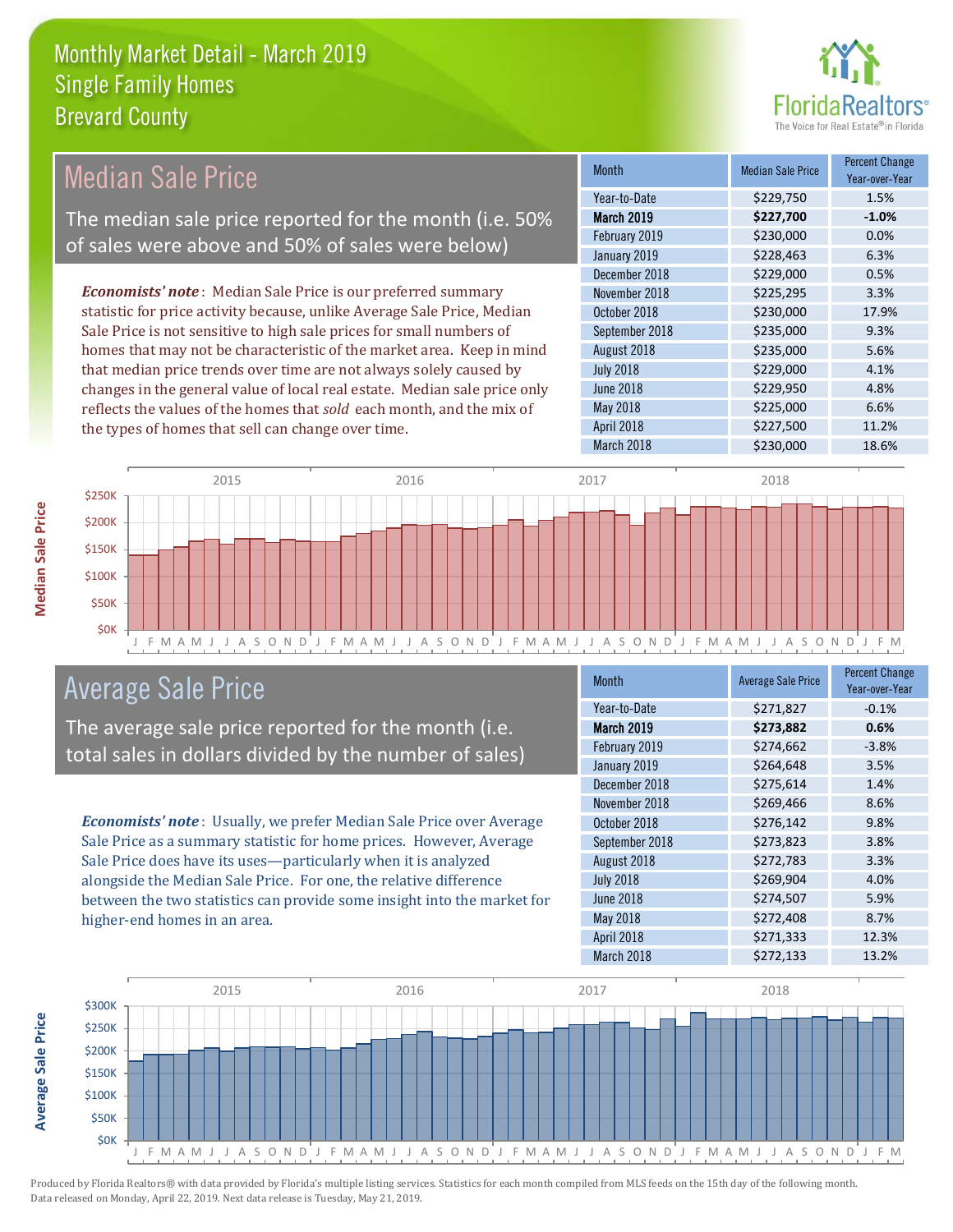

### ollar Volume

The sum of the sale prices for all sales which closed during the month

*Economists' note* : Dollar Volume is simply the sum of all sale prices in a given time period, and can quickly be calculated by multiplying Closed Sales by Average Sale Price. It is a strong indicator of the health of the real estate industry in a market, and is of particular interest to real estate professionals, investors, analysts, and government agencies. Potential home sellers and home buyers, on the other hand, will likely be better served by paying attention to trends in the two components of Dollar Volume (i.e. sales and prices) individually.

| <b>Month</b>      | Dollar Volume   | <b>Percent Change</b><br>Year-over-Year |
|-------------------|-----------------|-----------------------------------------|
| Year-to-Date      | \$567.6 Million | $-4.8%$                                 |
| <b>March 2019</b> | \$246.8 Million | $-3.0%$                                 |
| February 2019     | \$182.9 Million | $-7.6%$                                 |
| January 2019      | \$137.9 Million | $-4.2%$                                 |
| December 2018     | \$206.4 Million | $-9.2%$                                 |
| November 2018     | \$184.0 Million | $-1.4%$                                 |
| October 2018      | \$223.4 Million | 28.0%                                   |
| September 2018    | \$205.1 Million | 12.2%                                   |
| August 2018       | \$264.3 Million | 4.2%                                    |
| <b>July 2018</b>  | \$258.6 Million | 14.0%                                   |
| <b>June 2018</b>  | \$263.0 Million | $-2.1%$                                 |
| May 2018          | \$256.9 Million | 3.8%                                    |
| April 2018        | \$246.1 Million | 26.6%                                   |
| March 2018        | \$254.4 Million | 16.5%                                   |



# Median Percent of Original List Price Received

The median of the sale price (as a percentage of the original list price) across all properties selling during the month

*Economists' note* : The Median Percent of Original List Price Received is useful as an indicator of market recovery, since it typically rises as buyers realize that the market may be moving away from them and they need to match the selling price (or better it) in order to get a contract on the house. This is usually the last measure to indicate a market has shifted from down to up, so it is what we would call a *lagging* indicator.

| <b>Month</b>      | Med. Pct. of Orig.<br><b>List Price Received</b> | <b>Percent Change</b><br>Year-over-Year |
|-------------------|--------------------------------------------------|-----------------------------------------|
| Year-to-Date      | 95.5%                                            | $-0.8%$                                 |
| <b>March 2019</b> | 95.8%                                            | $-1.1%$                                 |
| February 2019     | 95.3%                                            | $-0.7%$                                 |
| January 2019      | 95.1%                                            | $-0.7%$                                 |
| December 2018     | 95.4%                                            | $-1.2%$                                 |
| November 2018     | 96.0%                                            | $-0.6%$                                 |
| October 2018      | 96.0%                                            | $-0.1%$                                 |
| September 2018    | 96.5%                                            | 0.0%                                    |
| August 2018       | 96.6%                                            | $-0.2%$                                 |
| <b>July 2018</b>  | 96.5%                                            | $-0.5%$                                 |
| <b>June 2018</b>  | 96.9%                                            | $-0.3%$                                 |
| May 2018          | 96.7%                                            | $-0.6%$                                 |
| April 2018        | 96.8%                                            | 0.1%                                    |
| March 2018        | 96.9%                                            | 0.9%                                    |



Produced by Florida Realtors® with data provided by Florida's multiple listing services. Statistics for each month compiled from MLS feeds on the 15th day of the following month. Data released on Monday, April 22, 2019. Next data release is Tuesday, May 21, 2019.

**Med. Pct. of Orig.** 

Med. Pct. of Orig.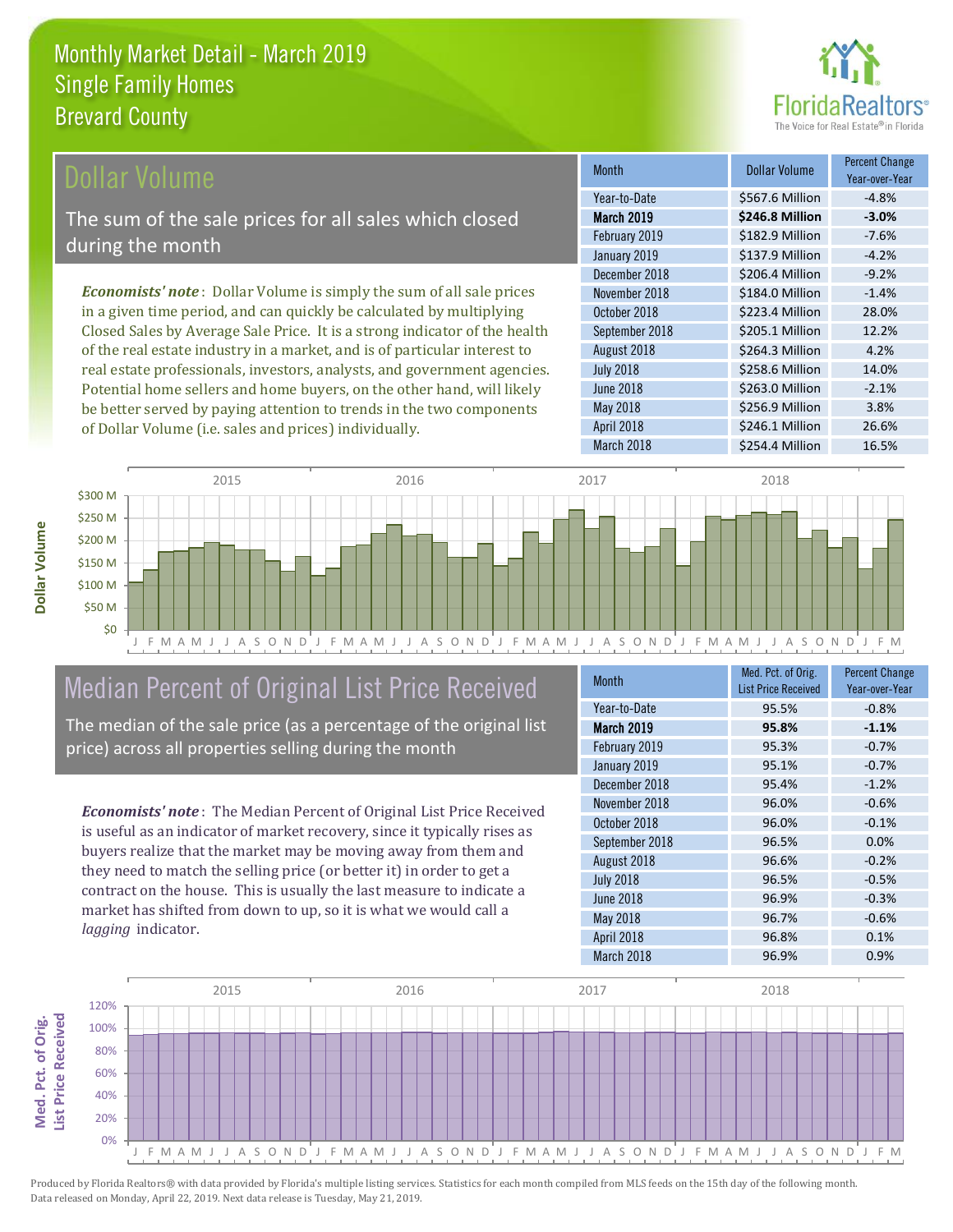

## Median Time to Contract

The median number of days between the listing date and contract date for all Closed Sales during the month

*Economists' note* : Like Time to Sale, Time to Contract is a measure of the length of the home selling process calculated for sales which closed during the month. The difference is that Time to Contract measures the number of days between the initial listing of a property and the signing of the contract which eventually led to the closing of the sale. When the gap between Median Time to Contract and Median Time to Sale grows, it is usually a sign of longer closing times and/or declining numbers of cash sales.

| Month             | Median Time to<br>Contract | <b>Percent Change</b><br>Year-over-Year |
|-------------------|----------------------------|-----------------------------------------|
| Year-to-Date      | 53 Days                    | 51.4%                                   |
| <b>March 2019</b> | 49 Days                    | 63.3%                                   |
| February 2019     | 57 Days                    | 46.2%                                   |
| January 2019      | 54 Days                    | 45.9%                                   |
| December 2018     | 44 Days                    | 57.1%                                   |
| November 2018     | 39 Days                    | 30.0%                                   |
| October 2018      | 34 Days                    | 0.0%                                    |
| September 2018    | 30 Days                    | 11.1%                                   |
| August 2018       | 32 Days                    | 28.0%                                   |
| <b>July 2018</b>  | 29 Days                    | 45.0%                                   |
| <b>June 2018</b>  | 26 Days                    | 52.9%                                   |
| May 2018          | 27 Days                    | 17.4%                                   |
| April 2018        | 27 Days                    | 3.8%                                    |
| March 2018        | 30 Days                    | 0.0%                                    |



## Median Time to Sale

**Median Time to** 

**Median Time to** 

The median number of days between the listing date and closing date for all Closed Sales during the month

*Economists' note* : Time to Sale is a measure of the length of the home selling process, calculated as the number of days between the initial listing of a property and the closing of the sale. *Median* Time to Sale is the amount of time the "middle" property selling this month was on the market. That is, 50% of homes selling this month took *less* time to sell, and 50% of homes took *more* time to sell. Median Time to Sale gives a more accurate picture than Average Time to Sale, which can be skewed upward by small numbers of properties taking an abnormally long time to sell.

| <b>Month</b>      | <b>Median Time to Sale</b> | <b>Percent Change</b><br>Year-over-Year |
|-------------------|----------------------------|-----------------------------------------|
| Year-to-Date      | 92 Days                    | 19.5%                                   |
| <b>March 2019</b> | 90 Days                    | 30.4%                                   |
| February 2019     | 94 Days                    | 13.3%                                   |
| January 2019      | 92 Days                    | 16.5%                                   |
| December 2018     | 82 Days                    | 22.4%                                   |
| November 2018     | 79 Days                    | 6.8%                                    |
| October 2018      | 73 Days                    | $-8.8%$                                 |
| September 2018    | 71 Days                    | $-2.7%$                                 |
| August 2018       | 71 Days                    | 6.0%                                    |
| <b>July 2018</b>  | 69 Days                    | 7.8%                                    |
| <b>June 2018</b>  | 67 Days                    | 6.3%                                    |
| May 2018          | 67 Days                    | 1.5%                                    |
| April 2018        | 66 Days                    | $-1.5%$                                 |
| March 2018        | 69 Days                    | $-2.8%$                                 |

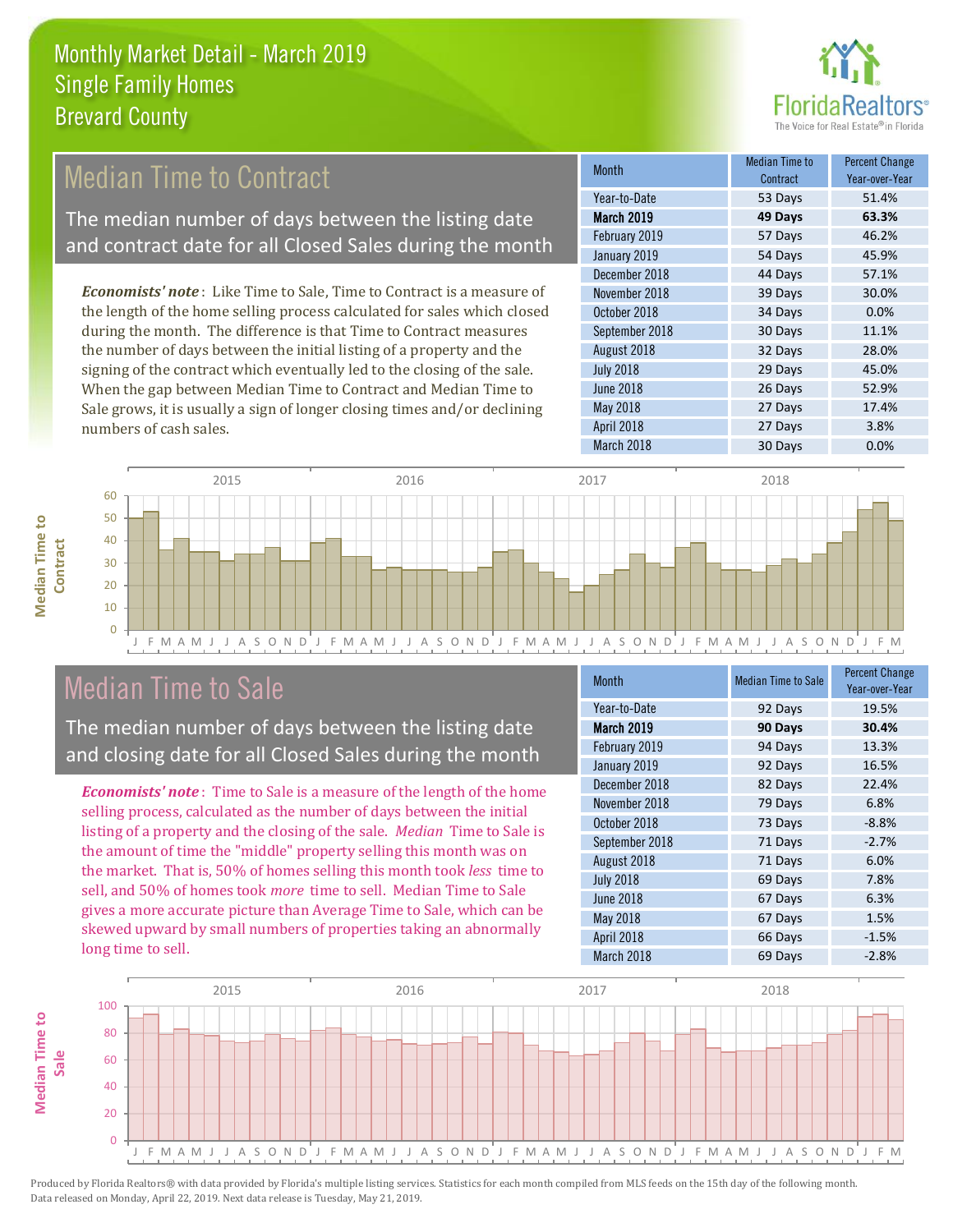distressed properties for sale.



| New Pending Sales                                                             | <b>Month</b>      | <b>New Pending Sales</b> | <b>Percent Change</b><br>Year-over-Year |
|-------------------------------------------------------------------------------|-------------------|--------------------------|-----------------------------------------|
|                                                                               | Year-to-Date      | 2,921                    | 2.2%                                    |
| The number of listed properties that went under                               | <b>March 2019</b> | 1.145                    | 10.7%                                   |
| contract during the month                                                     | February 2019     | 925                      | 2.1%                                    |
|                                                                               | January 2019      | 851                      | $-7.4%$                                 |
|                                                                               | December 2018     | 612                      | $-6.7%$                                 |
| <b>Economists' note:</b> Because of the typical length of time it takes for a | November 2018     | 674                      | $-14.7%$                                |
| sale to close, economists consider Pending Sales to be a decent               | October 2018      | 762                      | $-11.3%$                                |
| indicator of potential future Closed Sales. It is important to bear in        | September 2018    | 795                      | 47.8%                                   |
| mind, however, that not all Pending Sales will be closed successfully.        | August 2018       | 902                      | $-10.2%$                                |
| So, the effectiveness of Pending Sales as a future indicator of Closed        | <b>July 2018</b>  | 933                      | $-6.2%$                                 |
| Sales is susceptible to changes in market conditions such as the              | June 2018         | 985                      | 2.4%                                    |



# New Listings The number of properties put onto the market during

availability of financing for homebuyers and the inventory of

*Economists' note* : New Listings tend to rise in delayed response to increasing prices, so they are often seen as a lagging indicator of market health. As prices rise, potential sellers raise their estimations of value—and in the most recent cycle, rising prices have freed up many potential sellers who were previously underwater on their mortgages. Note that in our calculations, we take care to not include properties that were recently taken off the market and quickly relisted, since these are not really *new* listings.

| <b>Month</b>     | <b>New Listings</b> | <b>Percent Change</b><br>Year-over-Year |
|------------------|---------------------|-----------------------------------------|
| Year-to-Date     | 3,265               | $-1.9%$                                 |
| March 2019       | 1,121               | $-7.7%$                                 |
| February 2019    | 1,060               | 2.3%                                    |
| January 2019     | 1,084               | 0.6%                                    |
| December 2018    | 700                 | 0.7%                                    |
| November 2018    | 948                 | 1.9%                                    |
| October 2018     | 1,050               | 12.2%                                   |
| September 2018   | 932                 | 49.4%                                   |
| August 2018      | 1,215               | 13.4%                                   |
| <b>July 2018</b> | 1,085               | $-9.4%$                                 |
| <b>June 2018</b> | 1,140               | $-2.9%$                                 |
| May 2018         | 1,335               | 11.1%                                   |
| April 2018       | 1,156               | 7.8%                                    |
| March 2018       | 1,215               | 7.6%                                    |

March 2018 1,034 0.6%

May 2018 1,038 0.4% April 2018 1,028 0.0%



the month

**New Listings**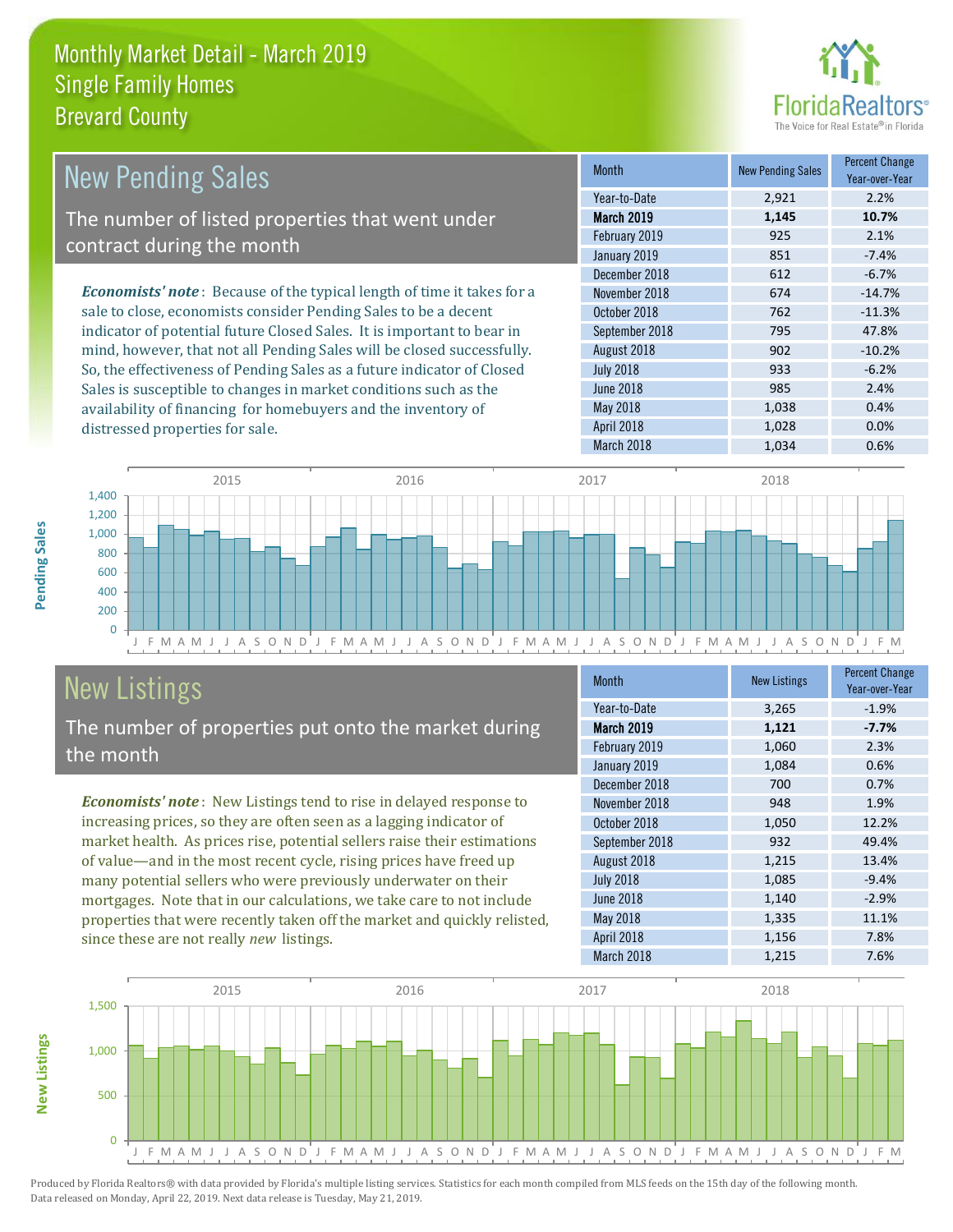

# *Economists' note* : There are a number of ways to define and calculate Inventory (Active Listings) The number of property listings active at the end of the month

Inventory. Our method is to simply count the number of active listings on the last day of the month, and hold this number to compare with the same month the following year. Inventory rises when New Listings are outpacing the number of listings that go off-market (regardless of whether they actually sell). Likewise, it falls when New Listings aren't keeping up with the rate at which homes are going off-market.

| <b>Month</b>             | Inventory | <b>Percent Change</b><br>Year-over-Year |
|--------------------------|-----------|-----------------------------------------|
| <b>YTD (Monthly Avg)</b> | 2,890     | 26.4%                                   |
| March 2019               | 2,769     | 18.8%                                   |
| February 2019            | 2,954     | 31.6%                                   |
| January 2019             | 2,947     | 29.1%                                   |
| December 2018            | 2,808     | 29.6%                                   |
| November 2018            | 2,917     | 29.1%                                   |
| October 2018             | 2,806     | 26.1%                                   |
| September 2018           | 2,630     | 16.1%                                   |
| August 2018              | 2,729     | 20.5%                                   |
| <b>July 2018</b>         | 2,567     | 11.6%                                   |
| <b>June 2018</b>         | 2,517     | 12.3%                                   |
| May 2018                 | 2,559     | 19.0%                                   |
| April 2018               | 2,402     | 18.3%                                   |
| March 2018               | 2,330     | 14.7%                                   |



# Months Supply of Inventory

An estimate of the number of months it will take to deplete the current Inventory given recent sales rates

*Economists' note* : MSI is a useful indicator of market conditions. The benchmark for a balanced market (favoring neither buyer nor seller) is 5.5 months of inventory. Anything higher is traditionally a buyers' market, and anything lower is a sellers' market. There is no single accepted way of calculating MSI. A common method is to divide current Inventory by the most recent month's Closed Sales count, but this count is a usually poor predictor of future Closed Sales due to seasonal cycles. To eliminate seasonal effects, we use the 12-month average of monthly Closed Sales instead.

| <b>Month</b>             | <b>Months Supply</b> | <b>Percent Change</b><br>Year-over-Year |
|--------------------------|----------------------|-----------------------------------------|
| <b>YTD (Monthly Avg)</b> | 3.5                  | 25.0%                                   |
| March 2019               | 3.4                  | 21.4%                                   |
| February 2019            | 3.6                  | 33.3%                                   |
| January 2019             | 3.6                  | 28.6%                                   |
| December 2018            | 3.4                  | 25.9%                                   |
| November 2018            | 3.5                  | 25.0%                                   |
| October 2018             | 3.3                  | 22.2%                                   |
| September 2018           | 3.2                  | 14.3%                                   |
| August 2018              | 3.3                  | 22.2%                                   |
| <b>July 2018</b>         | 3.1                  | 10.7%                                   |
| June 2018                | 3.1                  | 14.8%                                   |
| May 2018                 | 3.1                  | 19.2%                                   |
| April 2018               | 2.9                  | 16.0%                                   |
| March 2018               | 2.8                  | 12.0%                                   |



**Inventory**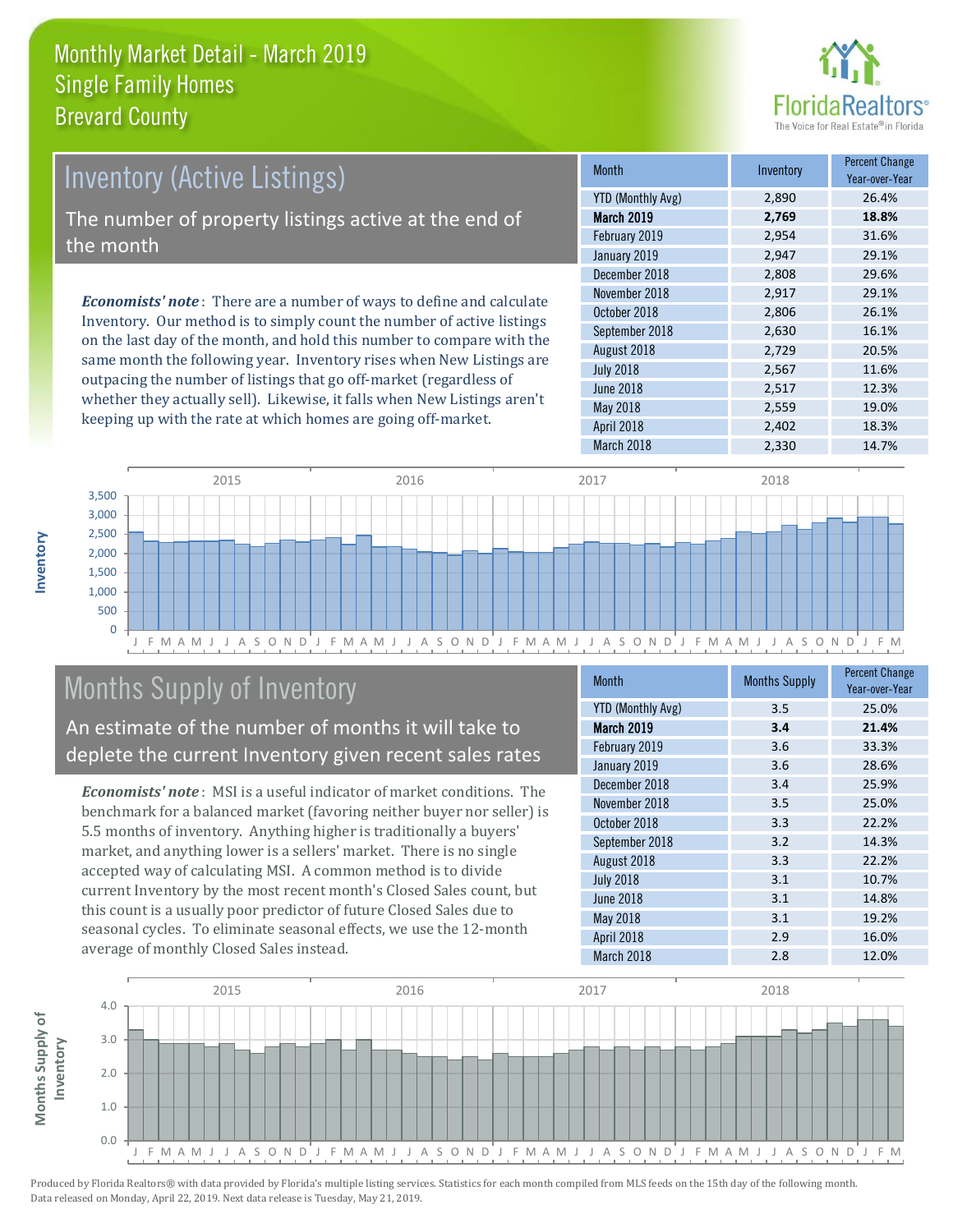

#### \$100,000 - \$149,999 100 -13.0% Sale Price Closed Sales Percent Change Year-over-Year Less than \$50,000 3 -75.0%  $$50,000 - $99,999$  23 -23.3% \$150,000 - \$199,999 209 7.2% \$200,000 - \$249,999 193 7.8% \$400,000 - \$599,999 83 -7.8% \$600,000 - \$999,999 29 3.6% *Economists' note:* Closed Sales are one of the simplest—yet most important—indicators for the residential real estate market. When comparing Closed Sales across markets of different sizes, we recommend comparing the percent changes in sales rather than the number of sales. Closed Sales (and many other market metrics) are affected by seasonal cycles, so actual trends are more accurately represented by year-over-year changes (i.e. comparing a month's sales to the amount of sales in the same month in the previous year), rather than changes from one month to the next. \$1,000,000 or more 10 10 0.0% \$250,000 - \$299,999 141 3.7% \$300,000 - \$399,999 110 -21.4% Closed Sales by Sale Price The number of sales transactions which closed during the month



## Median Time to Contract by Sale Price The median number of days between the listing date and contract date for all Closed Sales during the month

*Economists' note* : Like Time to Sale, Time to Contract is a measure of the length of the home selling process calculated for sales which closed during the month. The difference is that Time to Contract measures the number of days between the initial listing of a property and the signing of the contract which eventually led to the closing of the sale. When the gap between Median Time to Contract and Median Time to Sale grows, it is usually a sign of longer closing times and/or declining numbers of cash sales.

| <b>Sale Price</b>     | <b>Median Time to</b><br>Contract | <b>Percent Change</b><br>Year-over-Year |
|-----------------------|-----------------------------------|-----------------------------------------|
| Less than \$50,000    | 6 Days                            | $-76.9%$                                |
| $$50,000 - $99,999$   | 17 Days                           | $-48.5%$                                |
| $$100,000 - $149,999$ | 42 Days                           | 133.3%                                  |
| $$150,000 - $199,999$ | 40 Days                           | 110.5%                                  |
| \$200,000 - \$249,999 | 56 Days                           | 69.7%                                   |
| \$250,000 - \$299,999 | 44 Days                           | 18.9%                                   |
| \$300,000 - \$399,999 | 75 Days                           | 53.1%                                   |
| \$400,000 - \$599,999 | 68 Days                           | $-4.2%$                                 |
| \$600,000 - \$999,999 | 56 Days                           | $-24.3%$                                |
| \$1,000,000 or more   | 192 Days                          | $-31.2%$                                |



**Closed Sales**

**Median Time to Contract Median Time to Contract**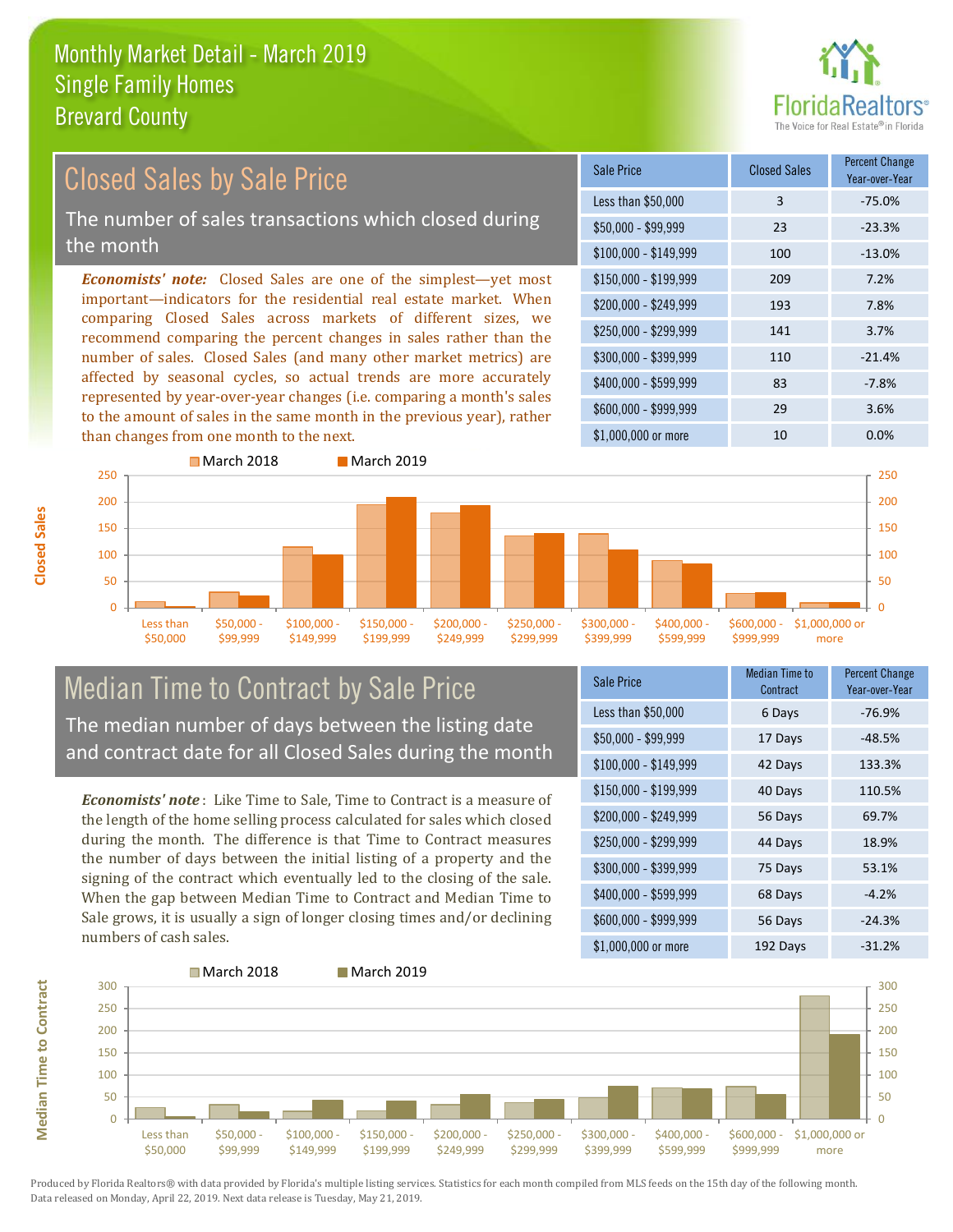

# New Listings by Initial Listing Price The number of properties put onto the market during

the month

*Economists' note:* New Listings tend to rise in delayed response to increasing prices, so they are often seen as a lagging indicator of market health. As prices rise, potential sellers raise their estimations of value—and in the most recent cycle, rising prices have freed up many potential sellers who were previously underwater on their mortgages. Note that in our calculations, we take care to not include properties that were recently taken off the market and quickly relisted, since these are not really *new* listings.

| <b>Initial Listing Price</b> | <b>New Listings</b> | <b>Percent Change</b><br>Year-over-Year |
|------------------------------|---------------------|-----------------------------------------|
| Less than \$50,000           | 4                   | 100.0%                                  |
| $$50,000 - $99,999$          | 25                  | $-16.7%$                                |
| $$100,000 - $149,999$        | 104                 | $-21.2%$                                |
| $$150,000 - $199,999$        | 238                 | $-6.3%$                                 |
| \$200,000 - \$249,999        | 211                 | 9.3%                                    |
| \$250,000 - \$299,999        | 165                 | $-0.6%$                                 |
| \$300,000 - \$399,999        | 175                 | $-10.3%$                                |
| \$400,000 - \$599,999        | 139                 | $-12.0%$                                |
| \$600,000 - \$999,999        | 40                  | $-36.5%$                                |
| \$1,000,000 or more          | 20                  | $-9.1%$                                 |



### Inventory by Current Listing Price The number of property listings active at the end of the month

*Economists' note* : There are a number of ways to define and calculate Inventory. Our method is to simply count the number of active listings on the last day of the month, and hold this number to compare with the same month the following year. Inventory rises when New Listings are outpacing the number of listings that go off-market (regardless of whether they actually sell). Likewise, it falls when New Listings aren't keeping up with the rate at which homes are going off-market.

| <b>Current Listing Price</b> | Inventory | Percent Change<br>Year-over-Year |
|------------------------------|-----------|----------------------------------|
| Less than \$50,000           | 7         | 40.0%                            |
| $$50,000 - $99,999$          | 24        | $-27.3%$                         |
| $$100,000 - $149,999$        | 157       | $-0.6%$                          |
| $$150,000 - $199,999$        | 418       | 13.6%                            |
| \$200,000 - \$249,999        | 448       | 31.4%                            |
| \$250,000 - \$299,999        | 357       | 25.3%                            |
| \$300,000 - \$399,999        | 470       | 16.3%                            |
| \$400,000 - \$599,999        | 475       | 11.5%                            |
| \$600,000 - \$999,999        | 269       | 33.2%                            |
| \$1,000,000 or more          | 144       | 33.3%                            |



Produced by Florida Realtors® with data provided by Florida's multiple listing services. Statistics for each month compiled from MLS feeds on the 15th day of the following month. Data released on Monday, April 22, 2019. Next data release is Tuesday, May 21, 2019.

**Inventory**